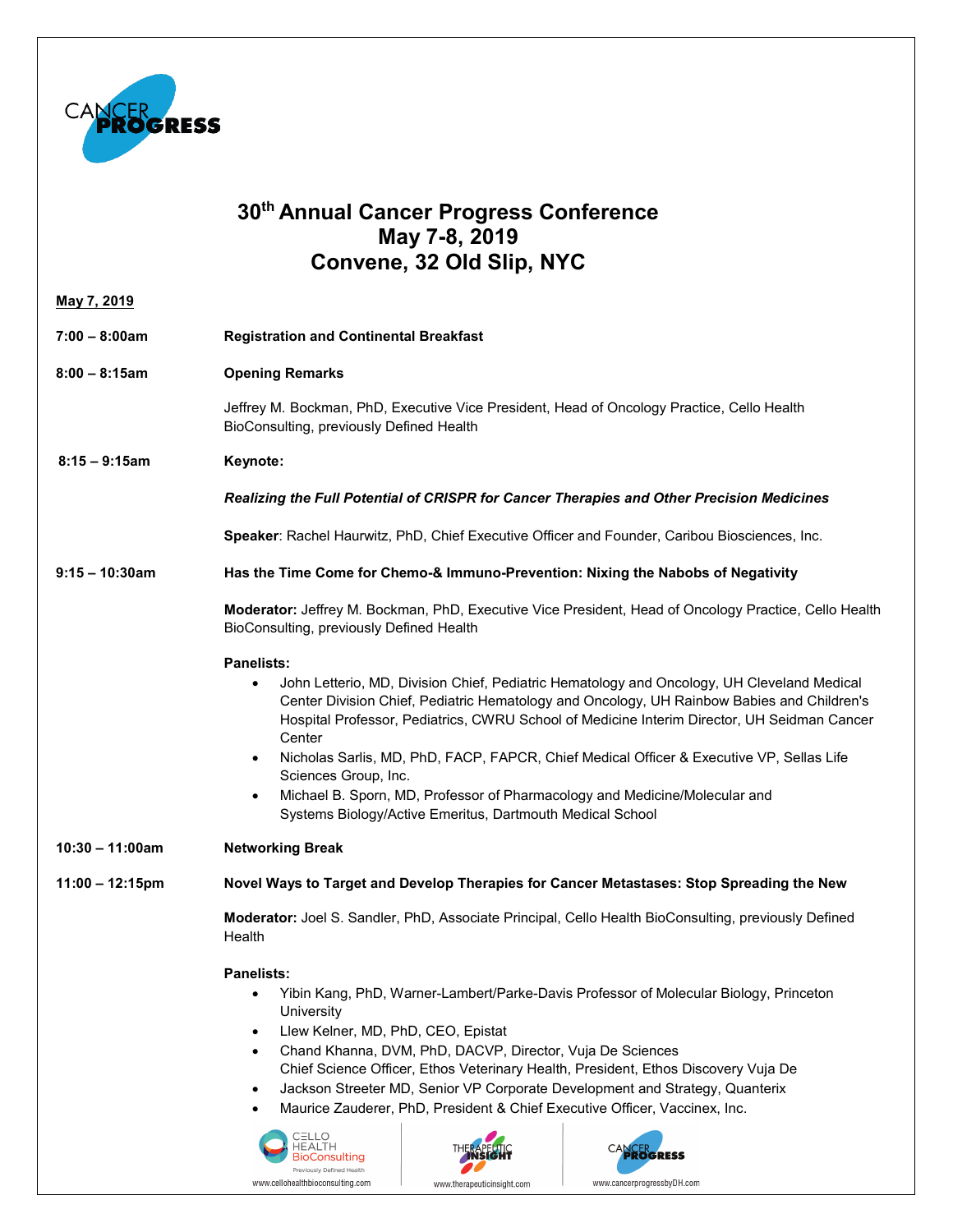

| $12:15 - 1:30 \text{pm}$ | <b>Networking Luncheon &amp; Keynote:</b>                                                                                                                                                                                                                                                                                                                                                                                                                                                                                                                                                                           |
|--------------------------|---------------------------------------------------------------------------------------------------------------------------------------------------------------------------------------------------------------------------------------------------------------------------------------------------------------------------------------------------------------------------------------------------------------------------------------------------------------------------------------------------------------------------------------------------------------------------------------------------------------------|
|                          | Forward Thinking on the Future Oncology Biotech Supply Channel and Realities for Value Based<br><b>Contracting</b>                                                                                                                                                                                                                                                                                                                                                                                                                                                                                                  |
|                          | <b>Speaker:</b> Burt Zweigenhaft, Managing Partner, Upstream Partners Inc.                                                                                                                                                                                                                                                                                                                                                                                                                                                                                                                                          |
| $1:30 - 2:45$ pm         | Basket Trials Revisited: Faster, Better, Smarter Trials/Precision Medicine: Insights and Remaining<br>Challenges, Perspectives from Academia, Pharma and Biotech                                                                                                                                                                                                                                                                                                                                                                                                                                                    |
|                          | Moderator: Brian Leyland Jones, MBBS, PhD, VP, Avera Cancer Institute Center for Precision Oncology &<br>Dept. of Molecular & Experimental Medicine, Avera Cancer Institute                                                                                                                                                                                                                                                                                                                                                                                                                                         |
|                          | <b>Panelists:</b><br>Peter J. O'Dwyer, MD, Group Co-Chair, ECOG-ACRIN Cancer Research Group; Abramson Cancer<br>Center, University of Pennsylvania<br>Richard L. Schilsky, MD, FACP, FSCT, FASCO, Senior Vice President and Chief Medical Officer,<br>$\bullet$<br>American Society of Clinical Oncology<br>Gisela Schwab, MD, President, Product Development and Medical Affairs and Chief Medical<br>$\bullet$<br>Officer, Exelixis, Inc.<br>Apostolia-Maria Tsimberidou, MD, PhD, Professor, Department of Investigational Cancer<br>$\bullet$<br>Therapeutics M. D. Anderson Cancer Center, University of Texas |
| $2:45 - 3:15$ pm         | <b>Networking Break</b>                                                                                                                                                                                                                                                                                                                                                                                                                                                                                                                                                                                             |
| $3:15 - 4:30$ pm         | IO Session I: Combination Failures & Futures: Much Ado About What?                                                                                                                                                                                                                                                                                                                                                                                                                                                                                                                                                  |
|                          | Moderator: Jeffrey M. Bockman, PhD, Executive Vice President, Head of Oncology Practice, Cello Health<br>BioConsulting, previously Defined Health                                                                                                                                                                                                                                                                                                                                                                                                                                                                   |
|                          | <b>Panelists</b>                                                                                                                                                                                                                                                                                                                                                                                                                                                                                                                                                                                                    |
|                          | Kapil Dhingra, MD, Managing Member, KAPital Consulting LLC<br>$\bullet$                                                                                                                                                                                                                                                                                                                                                                                                                                                                                                                                             |
|                          | Axel Hoos, MD, PhD, SVP Therapeutic Area Head R&D, Head Immuno-Oncology,<br>$\bullet$<br>GlaxoSmithKline                                                                                                                                                                                                                                                                                                                                                                                                                                                                                                            |
|                          | Ramy Ibrahim, MD, Chief Medical Officer, Parker Institute For Cancer Immunotherapy<br>$\bullet$                                                                                                                                                                                                                                                                                                                                                                                                                                                                                                                     |
|                          | Vanessa Lucey, PhD, MBA, Director, Cancer Research Institute<br>$\bullet$                                                                                                                                                                                                                                                                                                                                                                                                                                                                                                                                           |
|                          | Robert Stein, MD, PhD, Senior R&D Advisor, Agenus<br>$\bullet$                                                                                                                                                                                                                                                                                                                                                                                                                                                                                                                                                      |
|                          | Mai-Britt Zocca, PhD, Chief Executive Officer, IO Biotech<br>$\bullet$                                                                                                                                                                                                                                                                                                                                                                                                                                                                                                                                              |
| $5:00 - 7:00 \text{pm}$  | <b>Cancer Progress 2019 Reception</b>                                                                                                                                                                                                                                                                                                                                                                                                                                                                                                                                                                               |
|                          |                                                                                                                                                                                                                                                                                                                                                                                                                                                                                                                                                                                                                     |
|                          |                                                                                                                                                                                                                                                                                                                                                                                                                                                                                                                                                                                                                     |
|                          |                                                                                                                                                                                                                                                                                                                                                                                                                                                                                                                                                                                                                     |
|                          |                                                                                                                                                                                                                                                                                                                                                                                                                                                                                                                                                                                                                     |
|                          |                                                                                                                                                                                                                                                                                                                                                                                                                                                                                                                                                                                                                     |
|                          |                                                                                                                                                                                                                                                                                                                                                                                                                                                                                                                                                                                                                     |
|                          |                                                                                                                                                                                                                                                                                                                                                                                                                                                                                                                                                                                                                     |





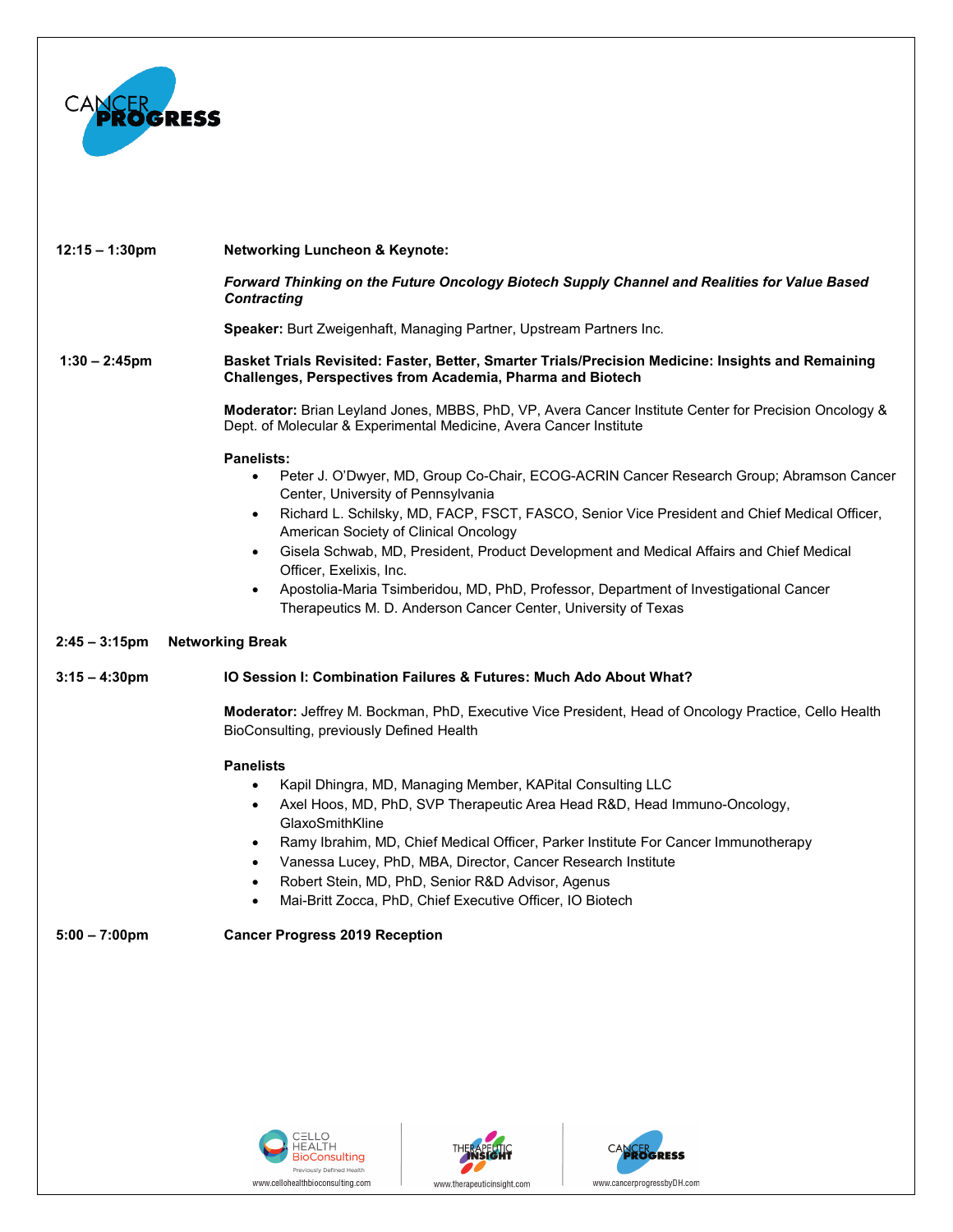

## **May 8, 2019 7:00 – 8:00am Registration and Continental Breakfast 8:00 – 8:15am Opening Remarks: Review of Day 1** Joel S. Sandler, PhD, Associate Principal, Cello Health BioConsulting, previously Defined Health **8:15 – 9:30am Payer/Access Panel Moderator:** Ed Saltzman, Executive Chairman, Cello Health BioConsulting, previously Defined Health **Panelists** • Peter Bach, MD, MAPP, Director, Center for Health Policy and Outcomes, Memorial Sloan Kettering Cancer Center • Roger Longman, Chief Executive Officer, Real Endpoints • Burt Zweigenhaft, Managing Partner, Upstream Partners Inc. **9:30 – 10:45am IO Session II: IO Targets and Platforms - Target Versus Modality - What Are the Keys to the Kingdom? Moderator:** Joel S. Sandler, PhD, Associate Principal, Cello Health BioConsulting, previously Defined **Health Panelists:** • Frank Borriello, Founder & Chief Executive Officer, Alloplex Biotherapeutics • Ramy Ibrahim, MD, Chief Medical Officer, Parker Institute For Cancer Immunotherapy • Louis Matis, MD, SVP and Chief Development Officer, Pieris Pharmaceuticals • Eric Poma, MD, PhD, CEO/CSO, Molecular Templates, Inc. • Dan Shoemaker, PhD, CSO, Fate Therapeutics **10:45 – 11:15am Networking Break 11:15am – 12:30pm Gynecological & Breast Cancers, Much Progress, Much to Do: How Novel Therapies from PARPs to Immunotherapies Are Transforming Care Moderator:** James T. Lee, PhD, Associate Principal, Oncology Lead, Cello Health BioConsulting, previously Defined Health **Panelists** • Brian Leyland Jones, MBBS, PhD, VP, Avera Cancer Institute Center for Precision Onc & Dept of Molecular & Experimental Medicine, Avera Cancer Institute • Martin Lehr, CEO, Context Therapeutics Patrick Mahaffy, President & CEO, Clovis Oncology • Dmitriy Zamarin, MD, PhD, Assistant Attending Physician, Memorial Sloan Kettering Cancer Center